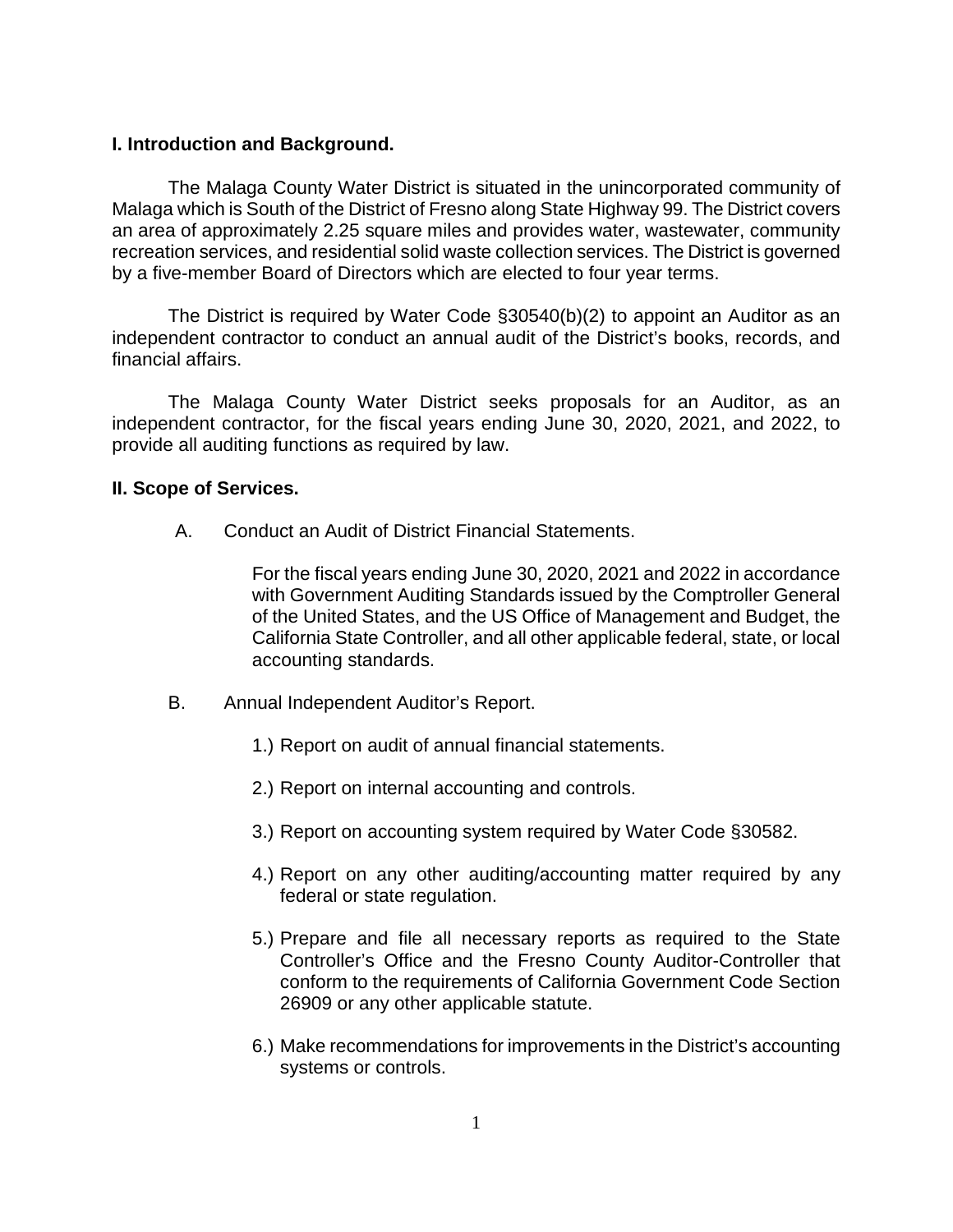## **III. Submission of Response to RFP.**

Responses to the RFP ( also referred to herein as "Response(s)" or "Proposal(s)") must submit with seven (7) hardcopies and one (1) electronic copy (in PDF or Word format on a CD, thumb drive, or via email) no later than 3:00 p.m. on October 26, 2020. The District will not accept any proposals after the deadline date and time. If RFP's are submitted by mail, the consultant should mail the proposal in enough time to ensure delivery prior to this deadline. Anyone who chooses to submit a proposal via mail or courier service does so that their own risk.

All Proposals shall be delivered to the District General Manager at the District's Office as follows:

> Malaga County Water District Attention General Manager 3580 S. Frank Street Fresno, CA 93725-2511

Submittals shall be delivered marked:

## **Response to Request for Proposals for: Malaga County Water District CONTRACT AUDITOR**

### **IV. Content and Organization.**

A. General.

Proposals should be limited to specific discussion of the elements outlined in this RFP. It is the intent of the District that the Proposals will give the District an understanding of each consultant's experience and qualifications related to appointment as District Contract Independent Auditor.

B. Submittal Layout.

The organization of the Proposal shall following the general outline below:

- 1. Transmittal Letter;
- 2. Introduction;
- 3. Qualifications;
- 4. Consultant(s) and Sub-consultant(s) Staff;
- 5. Consultant(s) and Sub-consultant(s) Qualifications and References;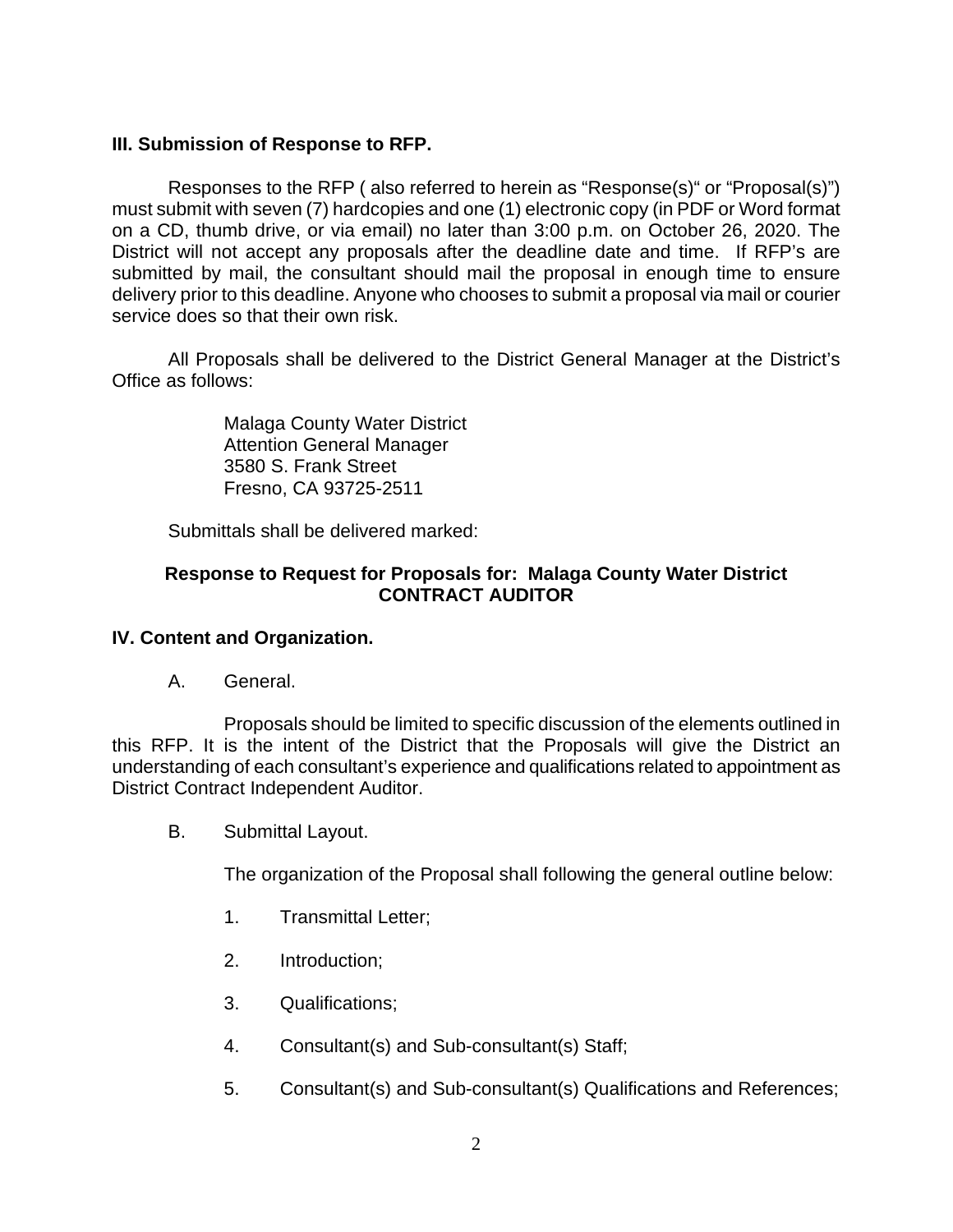- 6. Fee Schedule;
- 7. Proposal;
- 8. Schedule.
- C. Description of Submittal Layout.
	- 1. Transmittal Letter.

a. Contact Information. The Transmittal Letter should identify the Proposer(s) and include the name, title, address, phone number and email address of each individual who may be contacted during the Proposal evaluation period.

b. The Transmittal Letter should also include the name, title, contact information and signature of each person with the authority to negotiate on behalf of and to contractually bind the proposer.

c. Page Limitation. The Transmittal Letter may be up to two pages.

2. Introduction.

a. The Proposer should demonstrate an overview of their qualifications and experience of the type or potential types of work that may be performed and provide an understanding of the roll of Contract Independent Auditor.

- b. The Introduction may not exceed two pages.
- 3. Qualifications.

a. This section may include a brief statement to show the Proposer's experience and understanding of the services to be performed as the District's Independent Contract Auditor.

- b. Not to exceed four pages.
- 4. Contractor, Sub-contractor, and/or Staff.

a. This section should describe the qualifications and experience of each professional who will have input or participate in performing audit functions. Proposer should include, where applicable, the identification of the project manager(s) along with each person who will manage the various tasks to be performed. An organizational chart may be helpful but is not required.

b. This section not to exceed four pages.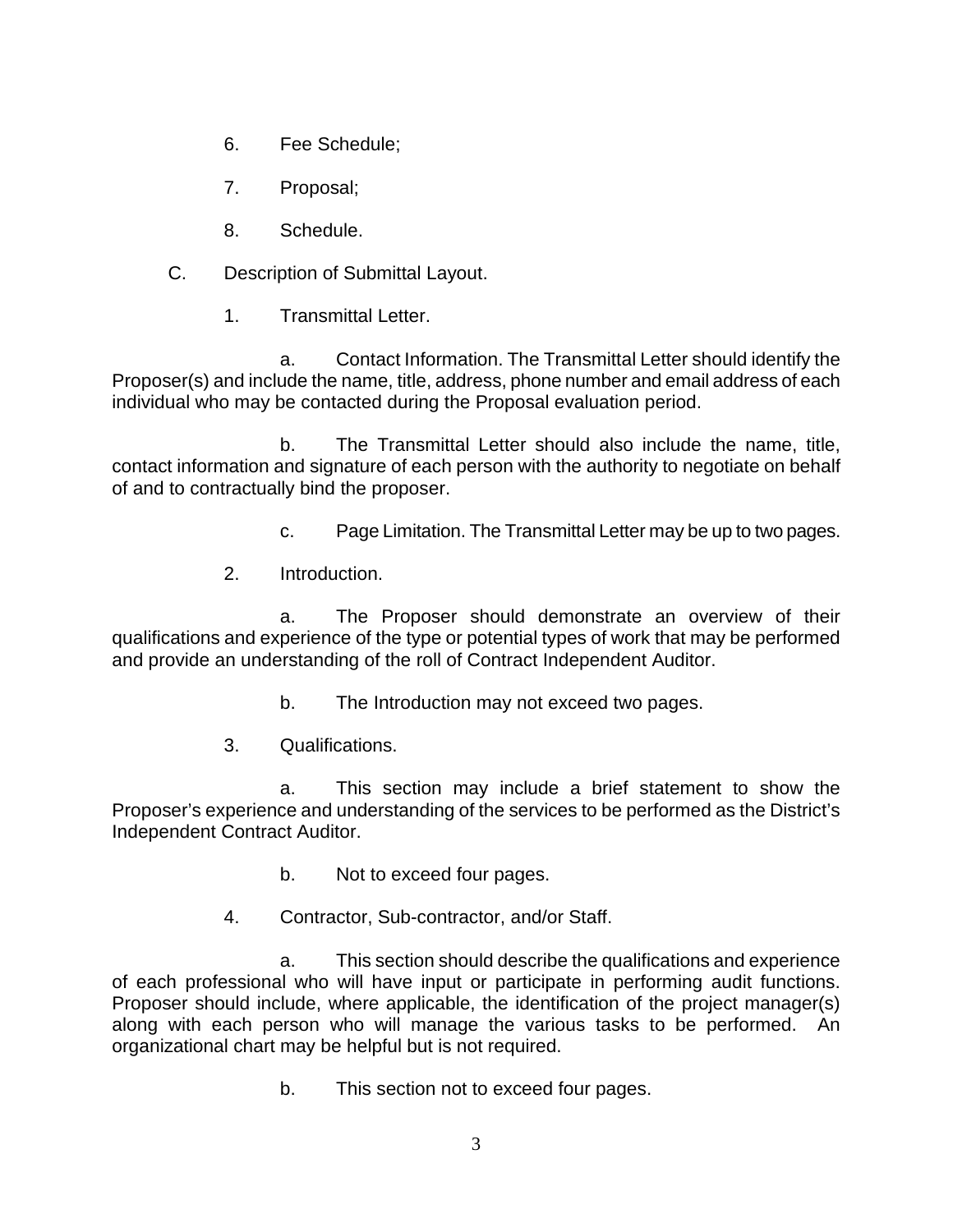5. Qualifications and References.

a. This section should describe the nature and outcomes of previous projects completed by the contractor, sub-contractor, or team related to the work described in the RFP, herein. Description should include contact names, contact information, and a description of the type of work performed and approximate dates when the work was conducted/completed. The description may also include the name(s) of staff or team members who performed the work.

b. Proposer may attach an exhibit or exhibits showing a sample of the Proposer's work as an Attachment "A" to the Proposal. The attachment shall not exceed 20 pages.

- c. This section may not exceed four pages.
- 6. Resumes.
	- a. The Proposal may include resumes of each key member of

Proposer's staff.

- b. Maximum of one (1) page per staff or team member.
- 7. Fee Schedule.
	- a. Include a current billing rate schedule for the contractor(s), sub-

contractor(s).

- b. Maximum of four pages.
- 8. Proposed Fee.

Include a fee summary indicating the hourly rate and the amount of time projected for each category of personnel used on the project, the total cost for each task or other division of work, and a total cost for completing the tasks described in Section II of this RFP. Proposer may organize and structure the fee schedule in any manner as long as there is sufficient detail to show that all of the tasks in Section II are included.

9. Schedule.

Include a schedule with work and completion dates for each task.

# **V. Proposal Evaluation and Selection.**

A. Initial Evaluation.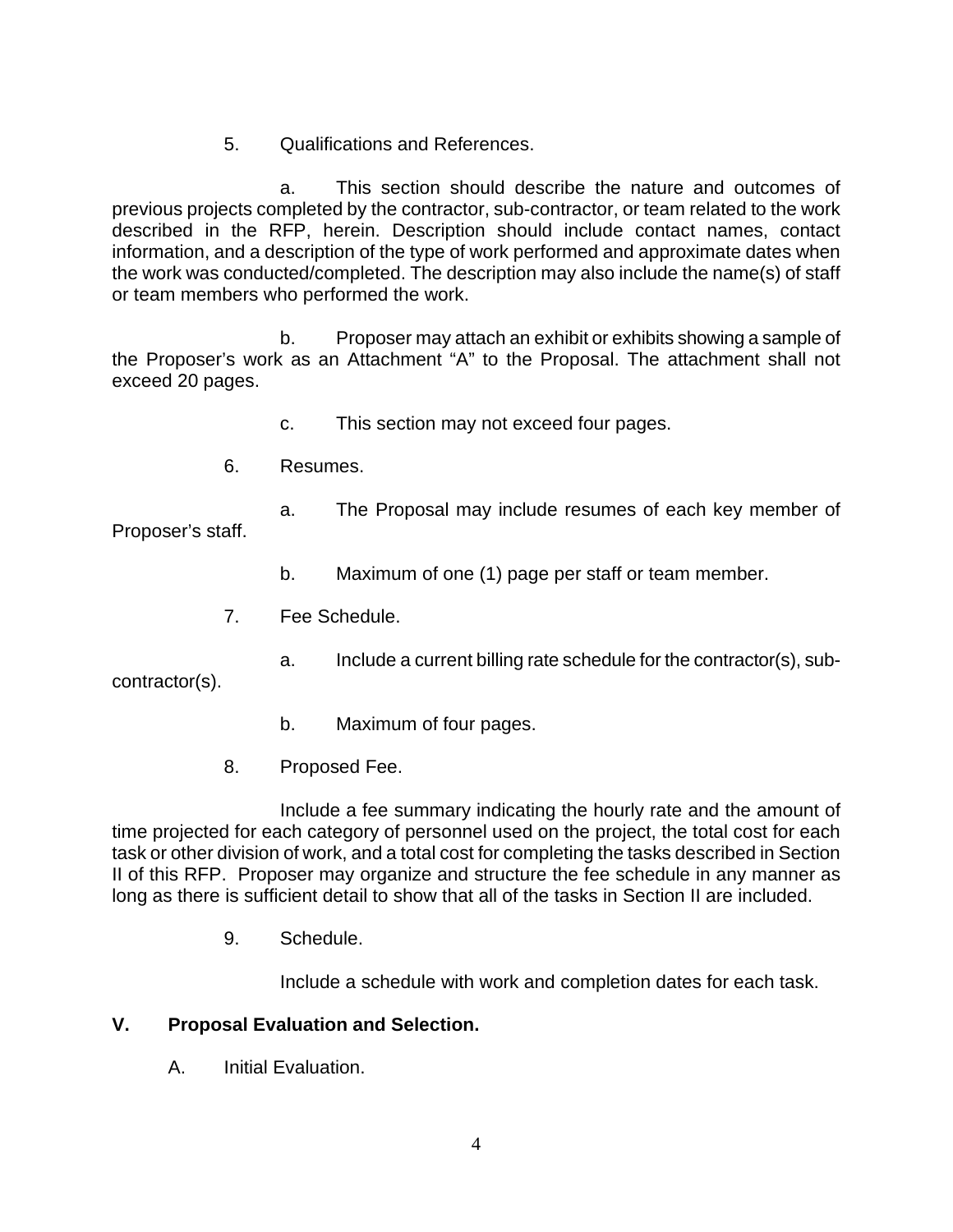Upon receipt of Proposals, District Staff will conduct a technical evaluation and scoring of each Proposal. District Staff will use the following criterion:

- a. Recent relevant experience (15%);
- b. Understanding of the requirements of the RFP (40%);
- c. Qualifications and experience (15%);
- d. References (5%);
- e. Allocation of time to tasks (10%); and
- f. Proposal cost (15%).
- 2. Selection.

In the event that District Staff judges multiple Proposals to be of equal value, oral presentations of the Proposals may be requested. Once District Staff has selected a Proposal, District Staff will enter into negotiations with the Proposer to develop an agreement for consulting services. Final approval of any agreement must be made the Board of Directors and the District may also determine that the projects require services based on unique qualifications and may enter into an agreement with any person or firm, whether or not that person or firm submitted a Proposal, to provide such services based on qualifications.

# **VI. General Conditions.**

A. RFP- Not a Contract or Offer. The Request for Proposals is not a contract or offer for an award of a contract and does not commit the District to award a contract or to procure or contract for consulting services.

B. Rejection. The District reserves the right to reject any and all Proposals or to waive any irregularity or information in any Proposal or in the RFP procedure and to be the sole judge of the suitability of any Proposer to perform the services to be rendered pursuant to this RFP. The District further reserves the right to withdraw this RFP at any time without prior notice and reserves the right to modify the RFP or the schedule described therein at any time without any further notice.

C. Consideration/Award. As described above, the District may ask finalist to present oral briefings of their Proposals. Finalists may also be required to participate in negotiations and to submit such price, technical, or other revisions to their Proposals as may result from said negotiations. The District further reserves the right to award the contract to any person or firm based on said person or firms unique qualifications to perform the services of preparing the projects described herein. The District further reserves the right to amend this RFP, in writing, and said amendment shall be considered